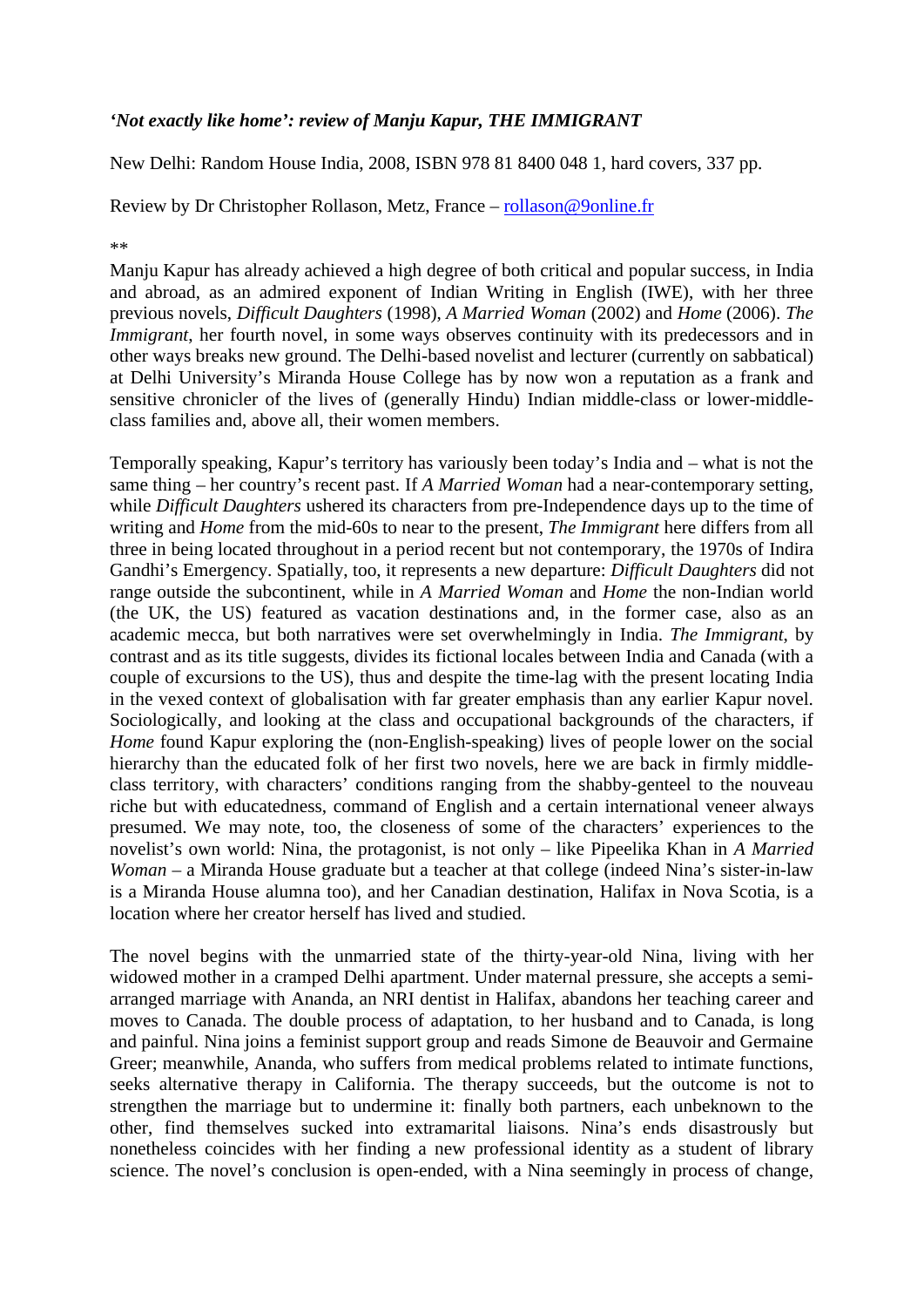having been traumatised by her own affair and now finally aware – unknown to him – of her husband's – journeying away on a Greyhound bus towards what may prove a completely new life.

Kapur's book may, then, be placed in a by-now familiar tradition in the IWE sphere, as a novel about emigration and, specifically, Indians in North America, and readers and critics will not be lacking to match its merits against those of others in that mode. The title, incidentally, could refer either to Anand or Nina – the word 'immigrant' is applied to both, as noun or adjective, in the text (18, 110) – and is perhaps best taken as encompassing the experiences of both. It should immediately be stressed that Kapur's immigrants are, in both country of origin and host country, members of the university-educated, anglophone and cosmopolitan middle class; comparison with the migrants' world of unskilled hamburgerflippers, as in the American scenes of Kiran Desai's *The Inheritance of Loss*, would not be of great relevance. This is, rather, an Indo-North American environment comparable to those traced out in Jhumpa Lahiri's short stories in *Interpreter of Maladies*, or in the American part of Anita Desai's *Fasting, Feasting*.

Retreading what might seem a well-blazed literary trail calls for a degree of individuation of theme, and Manju Kapur's principal success in this novel is to open out – almost, perhaps, to deconstruct - the whole notion of East-West encounter by, in the fine details of her writing, subtly calling in question any concept of 'Indianness' and 'Westernness' as watertight categories. The novel thus generates an indeterminate kind of hybridity that is neatly encapsulated in the moment soon after Nina's arrival when Ananda takes her to eat at the Taj Mahal, one of the few Indian restaurants in Halifax. To the cuisine of the Taj – 'chicken do piyaza, palak paneer, dal, raita, and naan' Nina reacts: 'Not bad, not bad at all. Not exactly like home, but distance blurred the distinction'; its 'photographs of exotic, touristy India', though, are 'as unfamiliar to Nina as to any other client' ('She wasn't the kind of Indian to respond to camels or colourful dancing girls'), while her husband admits he only comes there 'to bring friends who think that with me they should be eating Indian food' (141-142). The whole episode may serve as an emblem of the uncertain (though not illusory) 'Indianness' of the migrant couple.

Ananda arrives in Canada before Nina enters his life, and the novel thus narrates two overlapping processes of adaptation, his followed by hers. Both gradually convert from the strict vegetarianism of their upbringing to an omnivorous diet, and Nina finds herself doing the same with clothing, feeling unable to wear her saris (unsuited to the climate anyway) and eventually graduating from shalwar kameez to Western dress. In any case, neither has exactly come from the most traditional of Indian family backgrounds. Ananda had been preceded to Canada by an uncle, a doctor who married a Canadian; Nina's late father was a diplomat, and the family had at one point lived in Brussels. Nina's mother makes a point of stressing, when the two families first meet, how 'she too was once associated with international travel' (68). The marriage is arranged insofar as it arises through an astrologer and an introduction masterminded by Ananda's sister and Nina's mother; but it is voluntary in the sense that, once introduced, the couple embark on a long-distance relationship by airmail and phone. It could, indeed, be best described by the formula employed in the novel to express Ananda's viewpoint 'in the cities it was just arranged introductions' (85 – even if, significantly, Ananda feels unable to explain that nuance to his Canadian friends). In addition, Nina admits to ignorance of much of her own country when she lived there (in Delhi, her "Chinese" students from India's northeastern states had all looked the same to her – 'I swear I often couldn't distinguish between my northeastern students' - 141), and listening to a radio report of the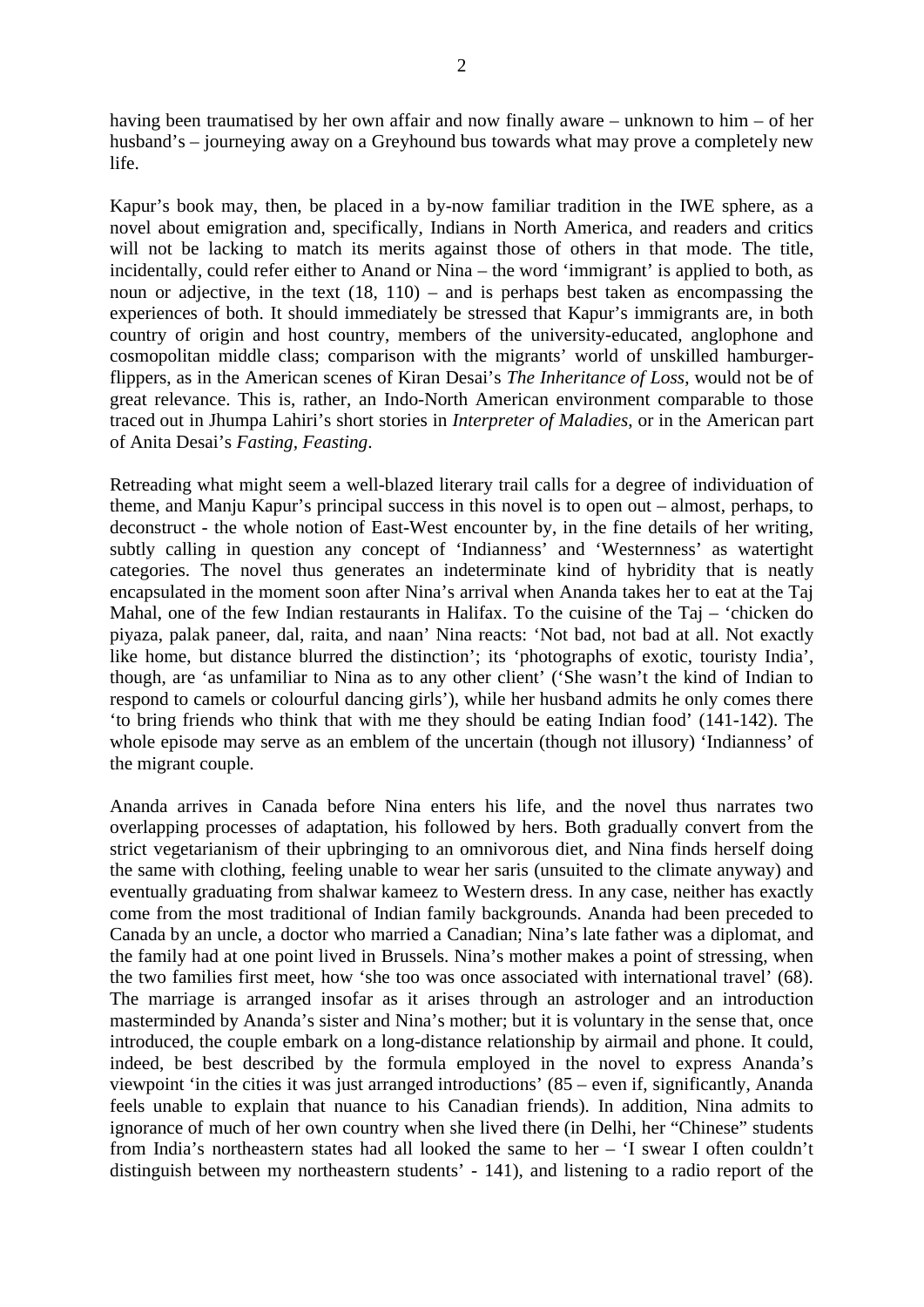Kumbh Mela she finds herself 'as much a stranger to [it] as anyone in Canada ... she had never had anything to do with ritual Hinduism' (175). Anand's musical tastes are Western – Beethoven's Fifth is one of his favourites; Nina is a voracious reader, but her literary reference points are not Indian but Anglophone – E.M. Forster, D.H. Lawrence – and, in contrast to the key role played by the Ramayana in *A Married Woman*, barring a couple of references to the Bhagavad Gita there is scarcely any evocation in the entire book of the Indian philosophical or literary tradition.

Meanwhile if in this novel India is not perceived as a homogeneous entity, nor is 'the West': the California where Anand seeks therapy is more cosmopolitan and more liberal than Nova Scotia, and a metropolis like New York is an overwhelming experience dwarfing small-town Canada. Any notion of an undifferentiated 'West' is, surely, undermined in this narrative by the very choice of Canada, a country whose official philosophy is multiculturalism. Essentialist notions of 'East' and 'West' should, besides, also be undermined by the distancing effect of the novel's location three decades before the time of writing – in other words, in another period altogether as far as both India and North America concerned. For all the contemporary raw nerves it may touch, this book is set in an era in some ways more liberal than the current period in the West, with its alternative therapeutic models and circulation of such notions as 'open marriages ... no bonds but the voluntary' (273) – and, equally, in what is all but a pre-IT era, when modernity meant such now quaint-seeming phenomena as microfilm technology, aerogrammes and operator long-distance calls.

The tension in the narrative between Indianness and global hybridity is reflected in the texture of the writing. As in Manju Kapur's earlier novels, the book's India-located portions are studded with unglossed, self-standing Indian words. Highly specific terms recur – 'barat' and 'basti', for instance, will be familiar to readers of *Home* and *A Married Woman* respectively. We also re-encounter the Kapur trademark of lexical lists, especially culinary: 'She soaked dals and imli, she ground the walnuts for her special barfi, she fried namak para' (52). Here, though, such lists are balanced by parallel ones of North American consumer goods: 'Corn chips. Salt and vinegar chips. Onion and garlic dip. Mint and coconut chocolate. Cinnamon sweets. Buttery shortbread biscuits.' (180). As Nina more and more ceases to identify with India, the lexical Indianisms – barring the rarity of a visit home – become thin on the ground; they reappear at her mother's funeral ('A small shamiana was spread in the lawn ... Ila ... sang two bhajans ... the pundit gave a small talk about death'  $-$  323), but that funeral itself appears almost as the sign of Nina's letting go of any old, exclusively Indian self. Certainly Nina's mother's death marks Kapur's dénouement here as highly different from that of an in some ways similar IWE novel like Githa Hariharan's *The Thousand Faces of Night*, whose heroine, having lived in the US and been through an arranged marriage and an affair, returns to her veena-playing mother as if re-embracing her Indian woman's identity.

The end of *The Immigrant* finds Nina heading out for a job interview at the University of New Brunswick, uncertain if she will return to her Halifax life or not. It feels, though, as if she is now ready to take control of her own destiny – 'heading towards fresh territories, a different set of circumstances ... When one was reinventing oneself, anywhere could be home' (334). The reader may nonetheless fairly ask what is that Nina is reinventing herself as? Is she ceasing to be Indian, and if so, is she becoming Canadian or 'Western'? - or Everywoman? – or, again, some kind of yet-to-be-defined global nomad? Given the creative tension between the novel's setting and the time of writing, thirty years thence, *The Immigrant* can be read as an exploration of an initial phase of constitution of the globalised, hybrid identity today being assumed by increasing numbers of educated Indians – and, too, as evidence of what may now